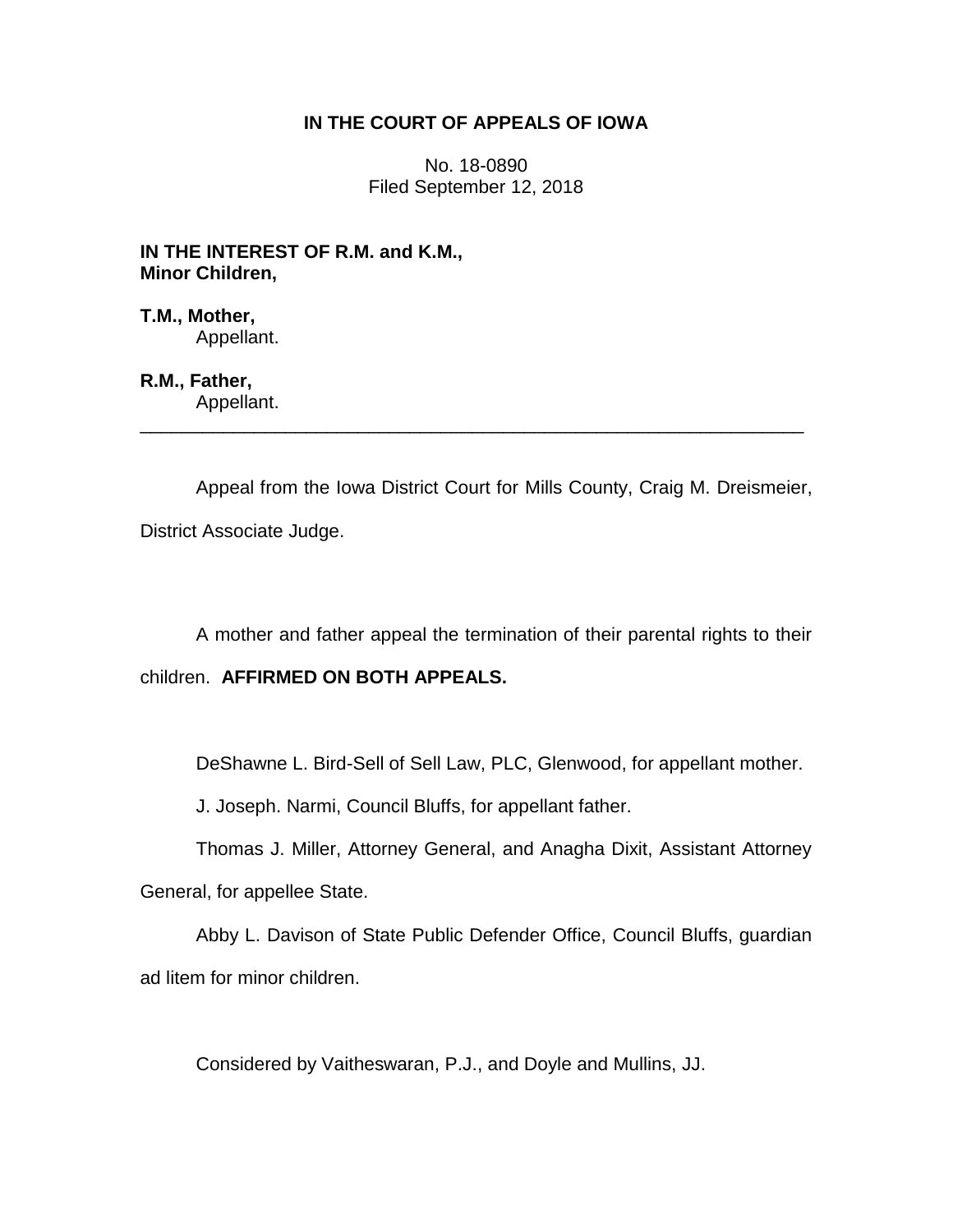### **VAITHESWARAN, Presiding Judge.**

A mother and father appeal the termination of their parental rights to their children, born in 2012 and 2014.<sup>1</sup> Both parents challenge the evidence supporting the grounds for termination cited by the district court. The father also argues the State failed to make reasonable efforts toward reunification, termination was not in the children's best interests, and the court should have declined to terminate his parental rights based on the strength of the parent-child bond.

## *I***.** *Grounds for Termination*

The facts underlying the termination petition were summarized in a prior

opinion of this court:

 $\overline{a}$ 

The DHS first began providing services to this family in September 2013, before K.M. was born, after finding the home full of unwashed clothing, spoiled food, and dirty dishes. All the utilities had been shut off. In an interview with a DHS social worker, Tera admitted using marijuana; Robert was using methamphetamine. The DHS temporarily removed M.S. and R.M. to their grandparents' home, but the children returned to their parents' care in November 2013 after Tera and Robert agreed to voluntarily participate in services.

After K.M.'s birth, Tera and Robert continued to struggle with the issues that first prompted DHS involvement. In January 2015, the three children were briefly removed from Tera and Robert's care after a child protective worker again observed unsanitary conditions in the home and found Tera and Robert were regularly leaving M.S. and R.M. in a locked bedroom. Then on March 23, 2015, the children were removed after Tera and Robert tested positive for illegal substances. Both Tera and Robert tested positive for methamphetamine and amphetamines; Tera also tested positive for barbiturates and marijuana. At the time of their removal, the children "were wearing dirty clothes and obviously in need of a bath." The children have consistently been in foster or shelter care since that time.

*In re M*.*S*., No. 16-1860, 2017 WL 362606, at \*1 (Iowa Ct. App. Jan. 25, 2017).

 $<sup>1</sup>$  A third child of the mother is not involved in these proceedings.</sup>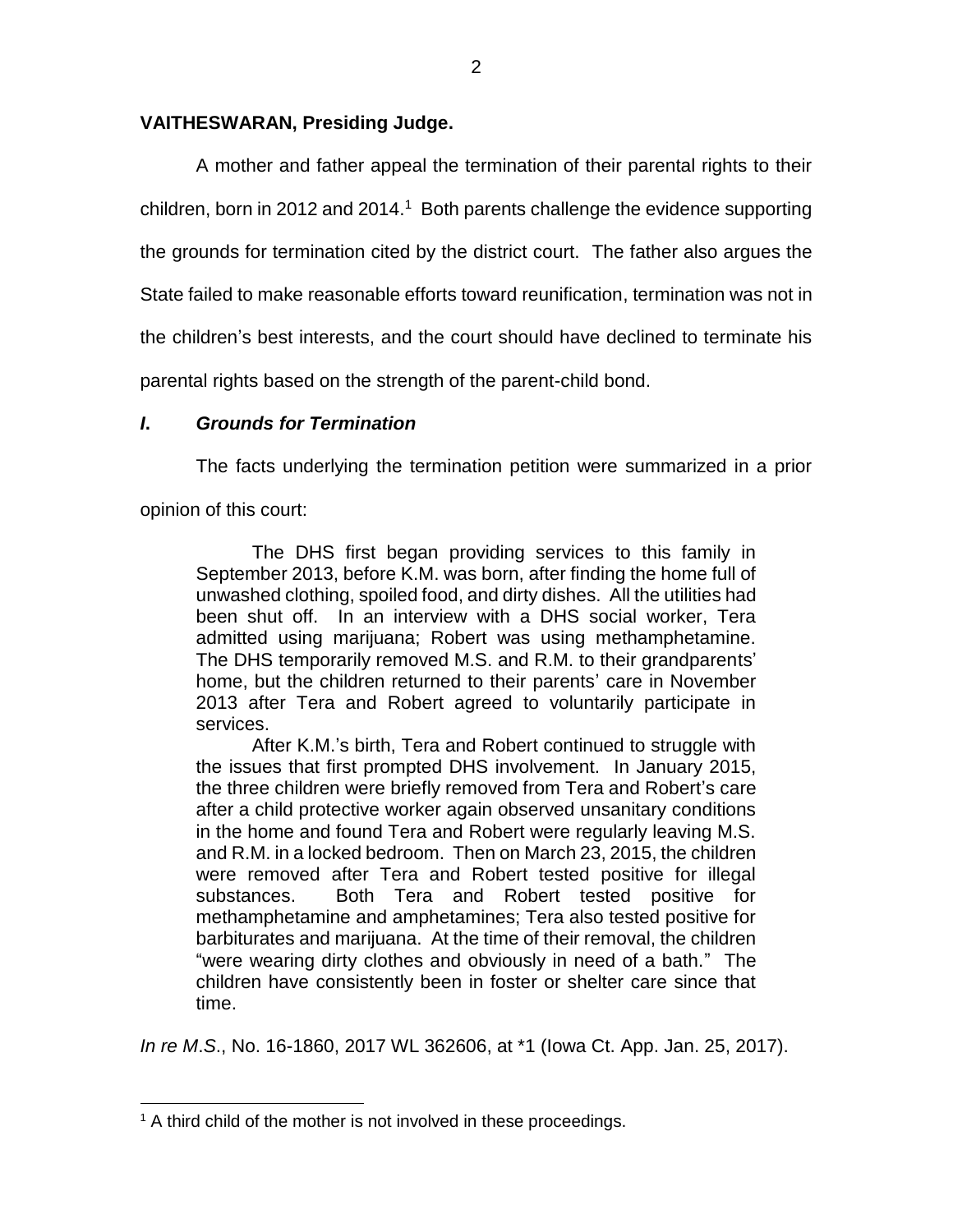After recounting this history, the court turned to the grounds for termination cited by the district court. The court concluded those grounds were not satisfied, requiring reversal of the termination ruling. The matter was remanded to the district court.

On remand, the department of human services reinitiated reunification services, including supervised visits with the children. The parents participated in visits. They were less compliant with drug-testing services.

The State again petitioned to terminate their parental rights to the children. Following a hearing, the district court granted the petition pursuant to Iowa Code section 232.116(1)(f) and (h) (2017), which require proof the children cannot be returned to the parents' custody. The district court found (1) the maternal grandmother's home in which the parents had been living lacked sufficient space to accommodate the children; (2) the parents needed "ongoing support" with parenting skills and "to assure the daily needs of the children were being met"; and (3) "[b]oth parents . . . struggled in compliance with substance abuse treatment and recommendations."

On our de novo review, we find clear and convincing evidence to support the third basis for termination. The children were removed from the parental home approximately three years prior to the second termination hearing. When services were restarted in February 2017, the parents were well aware of their obligation to refrain from using illegal substances. To her credit, the mother obtained an updated substance abuse evaluation and completed outpatient substance abuse treatment. But nine months after the reinitiation of services, she tested positive for methamphetamine, amphetamine, and THC. She declined further drug testing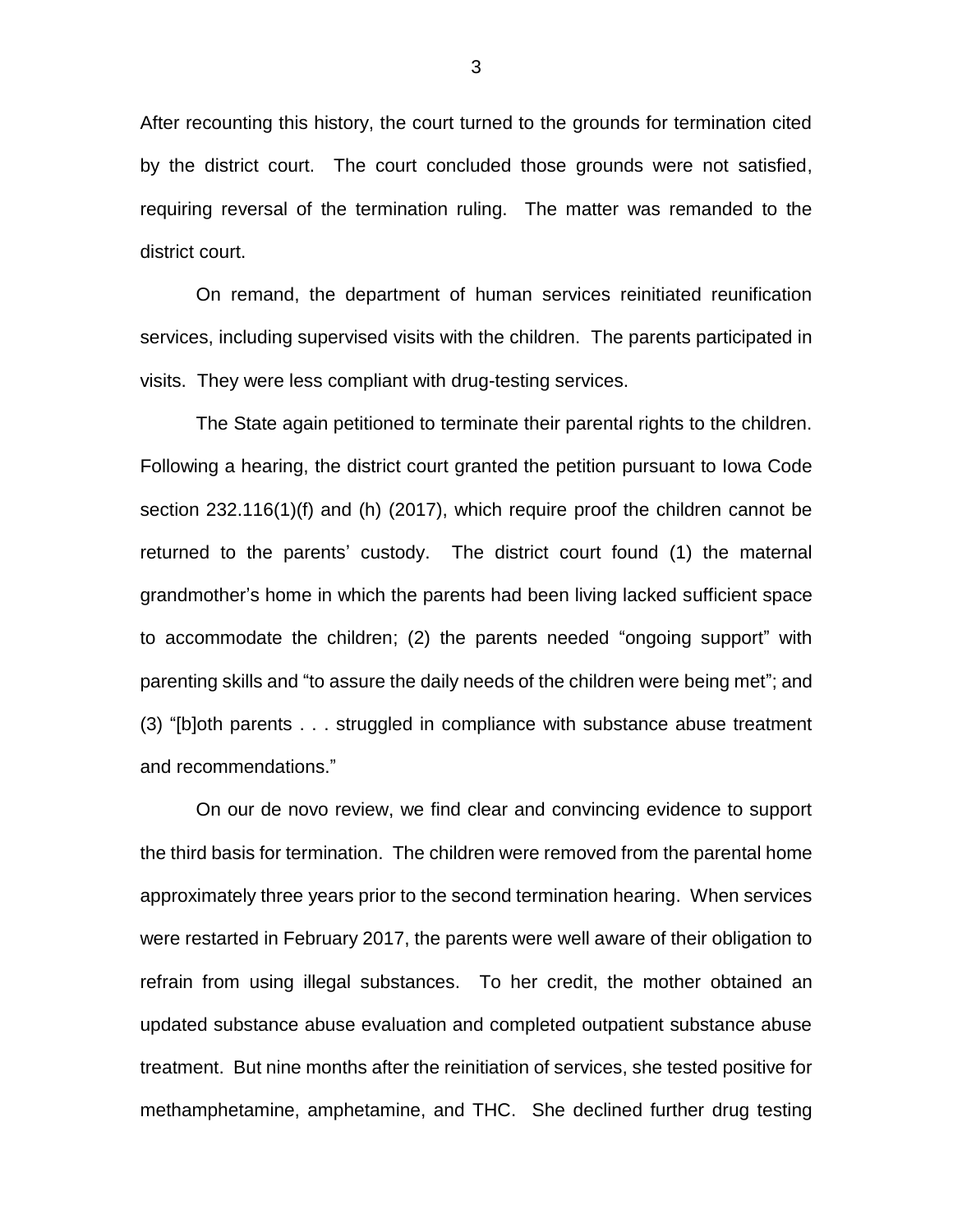despite the department's willingness to have the tests performed at her home. The father was similarly noncompliant, albeit more sporadically. He tested positive for methamphetamine three months after services were reinitiated and missed the next test. Like the mother, he made efforts to improve, undergoing six consecutive negative drug tests. But, beginning four months before the second termination hearing, he missed or refused eleven drug tests.

The department social worker assigned to the case stated no-shows for drug testing were deemed positive tests. In light of the missed drug screens, she testified she would "not feel safe" transitioning the children to semi-supervised visits with their parents, which was the first step toward reunification. She recommended against returning the children to the parents' custody.

The service provider who supervised visits agreed. While acknowledging the visits went well, he stated he "would not" be comfortable leaving the parents alone with the children.

The parents point out that the department expressed no qualms about leaving the parents alone with the mother's seven-year-old niece, who lived in the maternal grandmother's home. But the niece was not a subject of these proceedings. And, while the parents' positive interactions with her are commendable, the parents' ability to engage with children for a few hours at a time was not in question. The key issue was their long-term ability to care for their children without assistance. Three years after the children's removal, there was every reason to believe ongoing drug use would compromise the parents' ability to maintain a safe and healthy environment.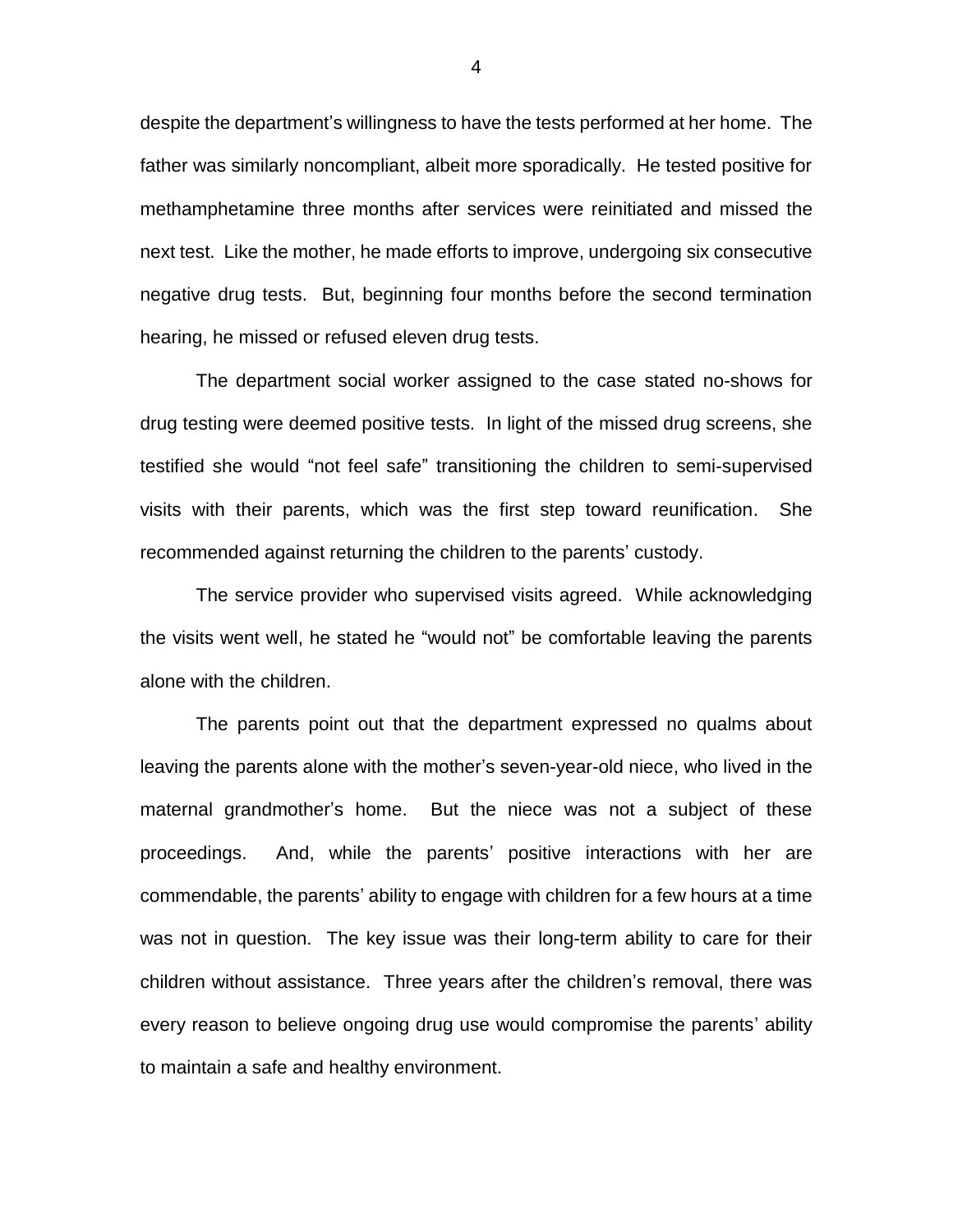We conclude the State proved the grounds for termination cited by the district court.

### *II. Reasonable Efforts*

The department is obligated to make reasonable efforts to reunify a parent and child. *See* Iowa Code § 232.102(7) (stating department must make "every reasonable effort to return the child to the child's home as quickly as possible consistent with the best interests of the child"); *In re C*.*B*., 611 N.W.2d 489, 493 (Iowa 2000). The father argues the agency failed in this obligation. He points to the single, weekly, four-hour visit he was afforded with the children. He maintains the department could have left the children in a foster home that was closer to the parents and could have afforded him telephone, Facebook, and Skype contact with the children.

The department social worker listed a litany of services that were provided the family, including supervised visits. According to her, "[w]hen [the parents] . . . asked for more visits, we said we could split up and do a couple of visits a week for a couple hours." The parents "agreed to [a single visit] because of the distance with the kids."

The department's willingness to facilitate more frequent visits notwithstanding the distance obviated the need to move the children to a nearby foster home. Notably, the children had lived in the more distant foster home since December 2015 and were doing well there. The first two foster homes in which they stayed were arguably closer but served as placements for only six and three months respectively.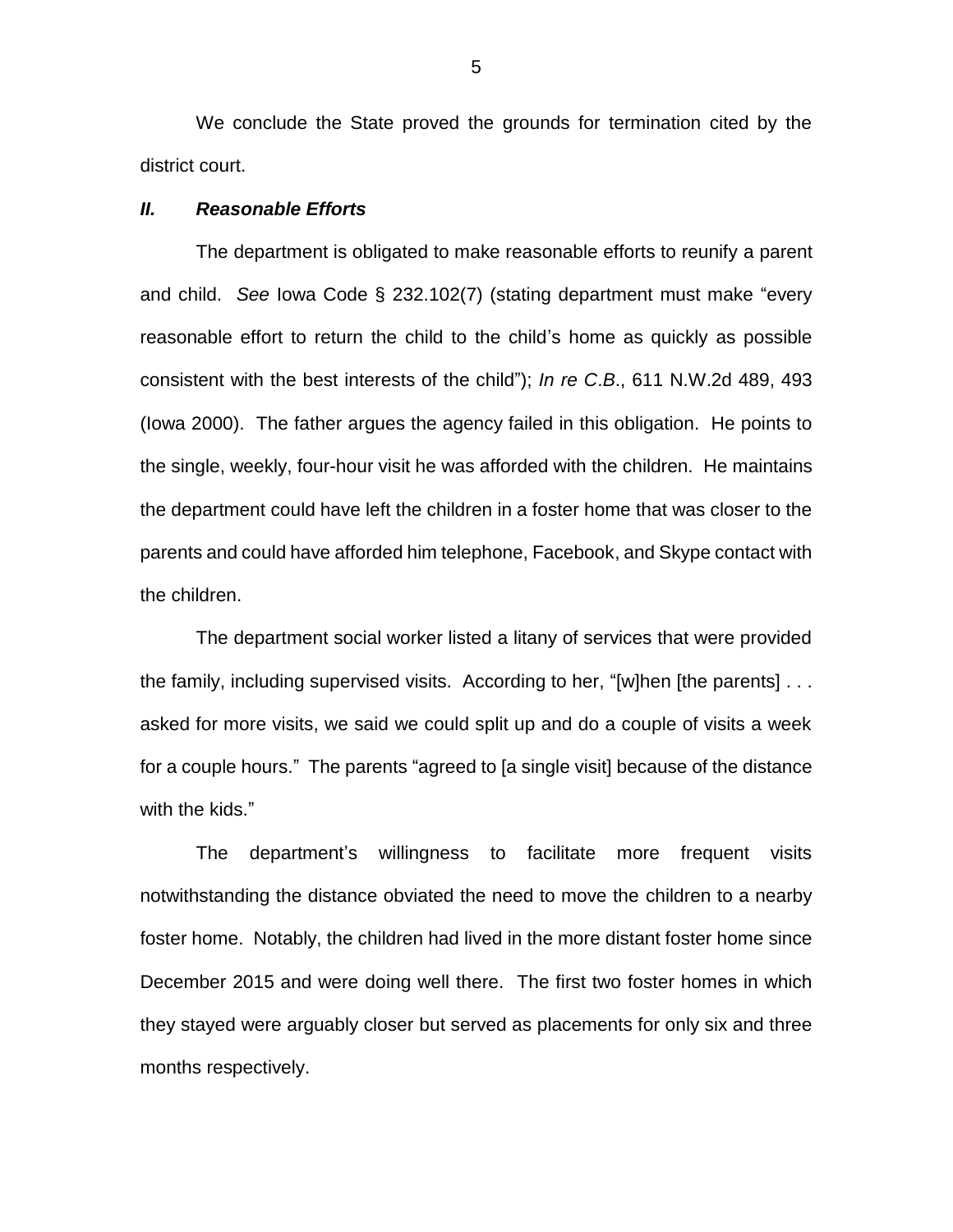As for the department's denial of telephone contact, the department social worker testified the foster parents were not required to disclose their phone number and they had elected to keep it private. Additionally, the service provider could not recall that the father made a request for Facebook or Skype contact with the children. Under these circumstances, we conclude the department satisfied its reasonable-efforts mandate.

#### *III. Best Interests***,** *Exception to Termination*

The father argues termination was not in the children's best interests and the district court should have declined to terminate his parental rights based on the closeness of the parent-child bond. *See In re M*.*W*., 876 N.W.2d 212, 224 (Iowa 2016) ("Once we have established that at least one ground for termination under section 232.116(1) exists, the next step of our analysis is to evaluate whether the termination of parental rights would be in the best interest of the child under section. 232.116(2)."); *see also* Iowa Code § 232.116(3)(c) ("The court need not terminate the relationship between the parent and child if the court finds any of the following: . . . There is clear and convincing evidence that the termination would be detrimental to the child at the time due to the closeness of the parent-child relationship."). On our de novo review, we agree with the district court that termination was necessary to ensure the children's safety and the bond between the father and children did not warrant a denial of the termination petition. As the district court stated,

This Court has no doubt that the children love their parents and vice versa. There was testimony that they do share a bond with one another. Unfortunately, this alone does not give them the permanency they need. The parents have struggled with a myriad of issues which has prevented reunification. Services have been